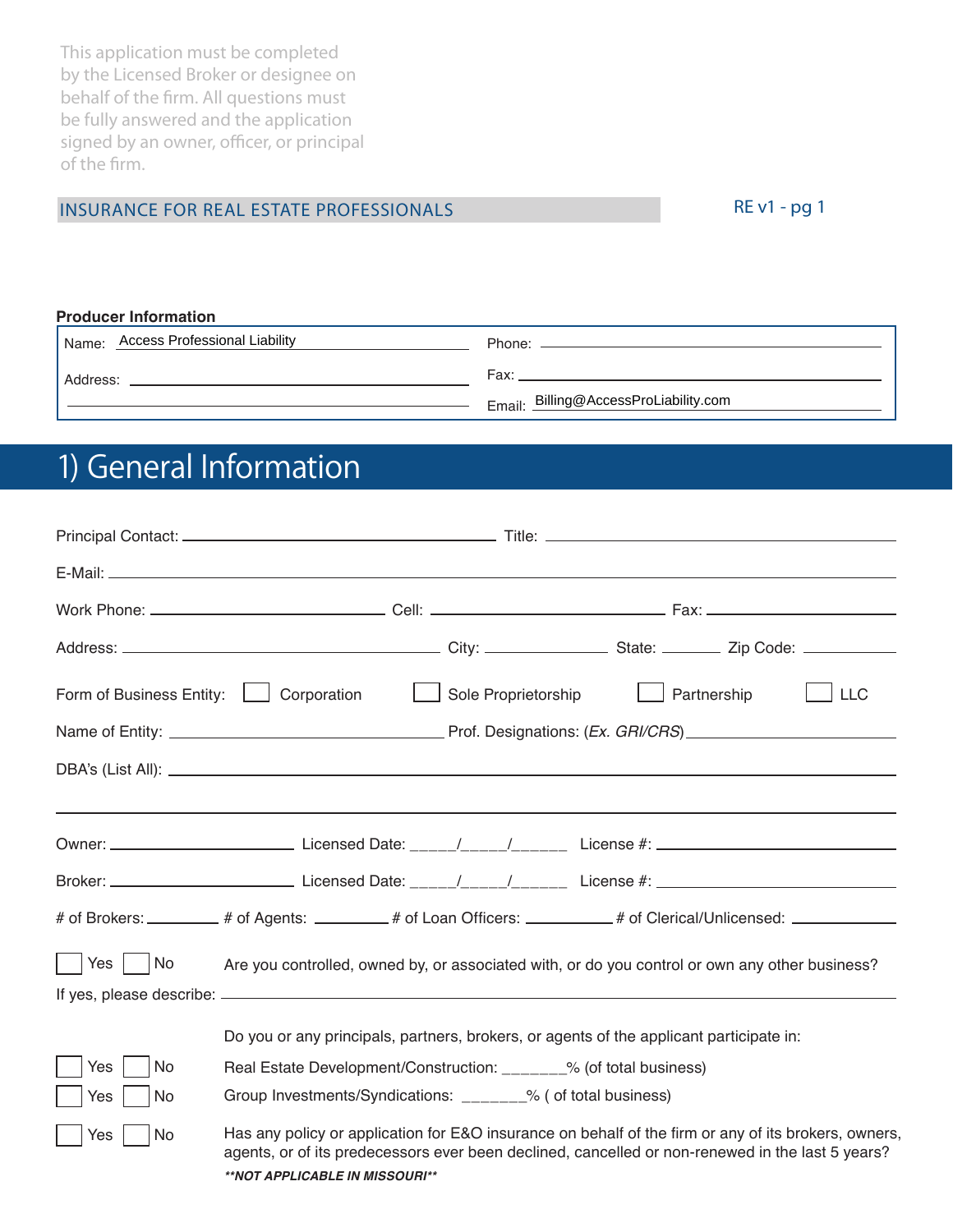#### **Prior to answering the following questions in with an (\*), please consult all of your staff for verification**

| <b>No</b><br>Yes        | Have any claims been made during the past 5 years against you, current/past agents, brokers,<br>employees or clients in connection with your provision of professional services?<br>(Fill out supplemental claim form for each)                                                                                    |
|-------------------------|--------------------------------------------------------------------------------------------------------------------------------------------------------------------------------------------------------------------------------------------------------------------------------------------------------------------|
| Yes<br>No               | Do you or your agents buy or sell your own properties?                                                                                                                                                                                                                                                             |
|                         |                                                                                                                                                                                                                                                                                                                    |
| Yes<br><b>No</b>        | Are you aware of any act, error, omission, or other circumstance which might reasonably be<br>expected to be the basis of a claim or suit against you, current/past agents, brokers, employees<br>or clients in connection with your provision of professional services?                                           |
| Yes<br><b>No</b>        | Have you ever / do you intend to list a new or conversion condominium project?                                                                                                                                                                                                                                     |
| <b>Nes</b><br><b>No</b> | Do you intend to, or have you discussed with any developer, contractor or Homeowners<br>association listing for sale any new condominium project or condominium conversion project?                                                                                                                                |
|                         |                                                                                                                                                                                                                                                                                                                    |
|                         | % of transactions covered by home warranties: _____________________ % Companies used: ___________________<br>Average sale price of residential transactions sold in past year: \$____________ Average Real Estate Commission: ______%                                                                              |
|                         | 3 largest residential real estate sale prices from past twelve (12) months:                                                                                                                                                                                                                                        |
|                         | $\sqrt{2}$ $\sqrt{2}$ $\sqrt{2}$ $\sqrt{2}$ $\sqrt{2}$ $\sqrt{2}$ $\sqrt{2}$ $\sqrt{2}$ $\sqrt{2}$ $\sqrt{2}$ $\sqrt{2}$ $\sqrt{2}$ $\sqrt{2}$ $\sqrt{2}$ $\sqrt{2}$ $\sqrt{2}$ $\sqrt{2}$ $\sqrt{2}$ $\sqrt{2}$ $\sqrt{2}$ $\sqrt{2}$ $\sqrt{2}$ $\sqrt{2}$ $\sqrt{2}$ $\sqrt{2}$ $\sqrt{2}$ $\sqrt{2}$ $\sqrt{2$ |
|                         | Sales using a transaction coordinator: ________% Sales representing: Buyer _____% Seller _____% Dual _____%                                                                                                                                                                                                        |
| No<br>Yes               | Do you have any outstanding liens or judgments or been in receivership or bankruptcy<br>proceedings in the last five years?                                                                                                                                                                                        |
|                         |                                                                                                                                                                                                                                                                                                                    |

### **List real estate errors and omissions insurance policies carried over past 5 years (if applicable):**

Yes |

No

Are you engaged in mortgage brokering? **(If yes, please complete the attached Mortgage Supplement App)**

| <b>Start Date</b> | End Date | <b>Carrier Name</b> | <b>Liability Limits</b> | Deductible | Premium |
|-------------------|----------|---------------------|-------------------------|------------|---------|
|                   |          |                     |                         |            |         |
|                   |          |                     |                         |            |         |
|                   |          |                     |                         |            |         |
|                   |          |                     |                         |            |         |
|                   |          |                     |                         |            |         |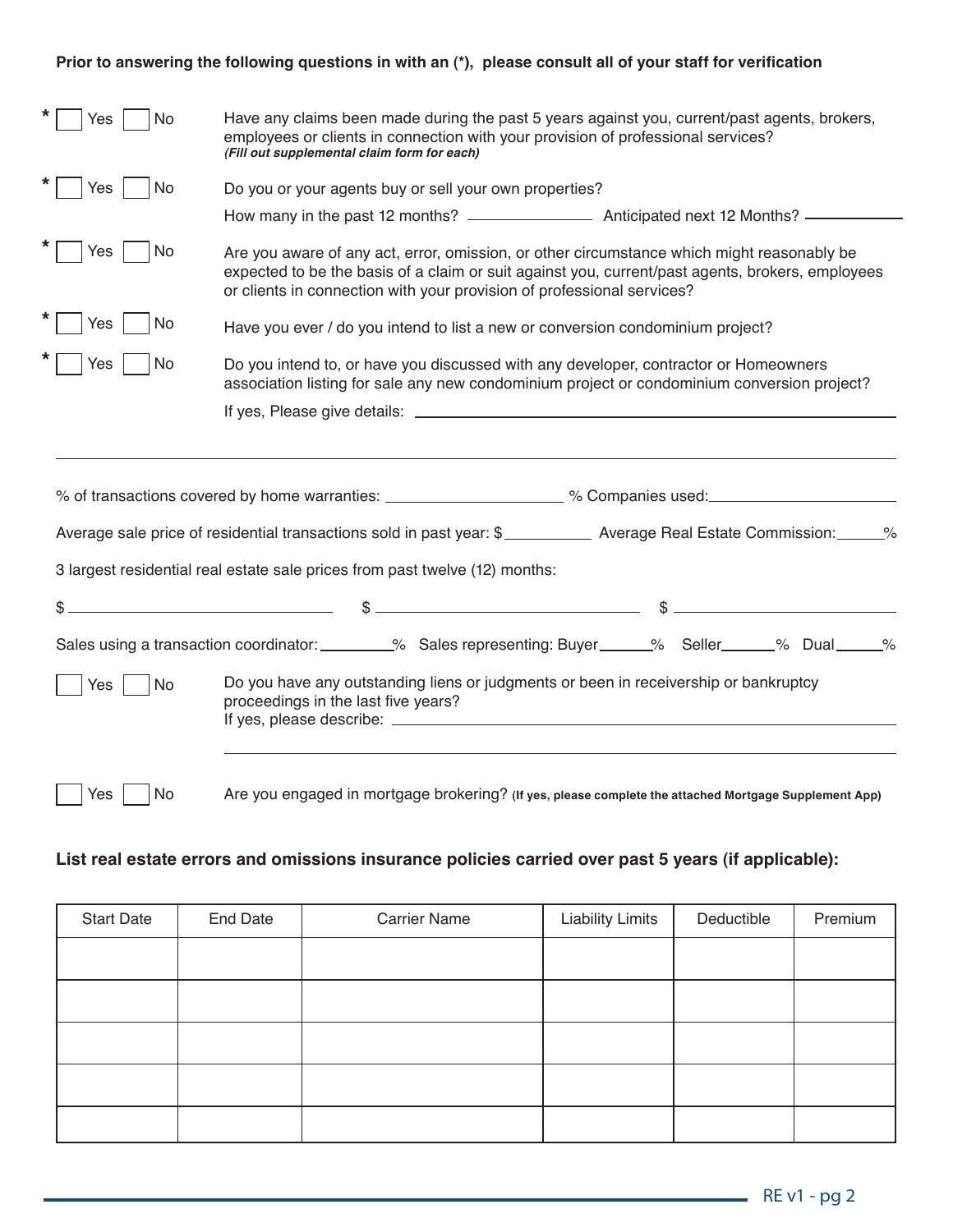|                                                                        | (attach current declarations page) |
|------------------------------------------------------------------------|------------------------------------|
| Prior Acts Date:                                                       | $\sqrt{1}$                         |
| \$500,000/\$500,000                                                    | \$1,000,000/\$1,000,000            |
| Requested Limits: (choose one)                                         | Other \$ ________________          |
| $\frac{1}{2}$ \$2,500<br>Requested Deductible: (choose one)<br>\$5,000 |                                    |
| Per Transaction                                                        | Provide both Plans                 |
| <b>Requested Payment Plan:</b>                                         | Fixed-Annual                       |

### **List Gross Commission Income (prior to commission split) for past and projected 12 month periods.**

| <b>ACTIVITY</b>                                  | Past 12 months<br>(NOT CALENDAR YEAR)   |                                       | <b>Projected next 12 months</b>         |                                       |
|--------------------------------------------------|-----------------------------------------|---------------------------------------|-----------------------------------------|---------------------------------------|
| ** Be sure to list all firm revenue**            | <b>Gross Commission</b><br>Income (GCI) | <b>Total Trans</b><br>Count Dual as 2 | <b>Gross Commission</b><br>Income (GCI) | <b>Total Trans</b><br>Count Dual as 2 |
| Residential Real Estate Sales (1-4 Units)        | \$                                      | #                                     | \$                                      | $\#$                                  |
| Commercial Real Estate Sales (includes 5+ Units) | \$                                      | #                                     | \$                                      | $\#$                                  |
| <b>Vacant Land Sales</b>                         | \$                                      | #                                     | \$                                      | #                                     |
| Real Estate Counseling/Consulting                | \$                                      | #                                     | \$                                      | #                                     |
| 1-4 Units Real Estate Leasing Fees               | \$                                      | #                                     | \$                                      | $\#$                                  |
| 5+ Units Real Estate Leasing Fees                | \$                                      | #                                     | \$                                      | $\#$                                  |
| <b>Commercial Real Estate Leasing Fees</b>       | \$                                      | $\#$                                  | \$                                      | $\#$                                  |
| Real Estate Appraisal                            | \$                                      | $\#$                                  | \$                                      | $\#$                                  |
| <b>Commercial Real Estate Appraisal</b>          | \$                                      | #                                     | \$                                      | $\#$                                  |
| 1-4 Units Property Mgt. Fees                     | \$                                      | #                                     | \$                                      | #                                     |
| 5+ Units/Commercial Property Mgt. Fees           | \$                                      | $\#$                                  | \$                                      | $\#$                                  |
| Mortgage Brokering                               | \$                                      | $\#$                                  | \$                                      | $\#$                                  |
| Mortgage Banking                                 | \$                                      | #                                     | \$                                      | $\#$                                  |
| Escrow: Broker Held _____ or 3rd Party ____      | \$                                      | #                                     | \$                                      | $\#$                                  |
| <b>Business Opportunities</b>                    | \$                                      | #                                     | \$                                      | #                                     |
| Referrals                                        | \$                                      | #                                     | \$                                      | #                                     |
| Other:                                           | \$                                      | #                                     | \$                                      | #                                     |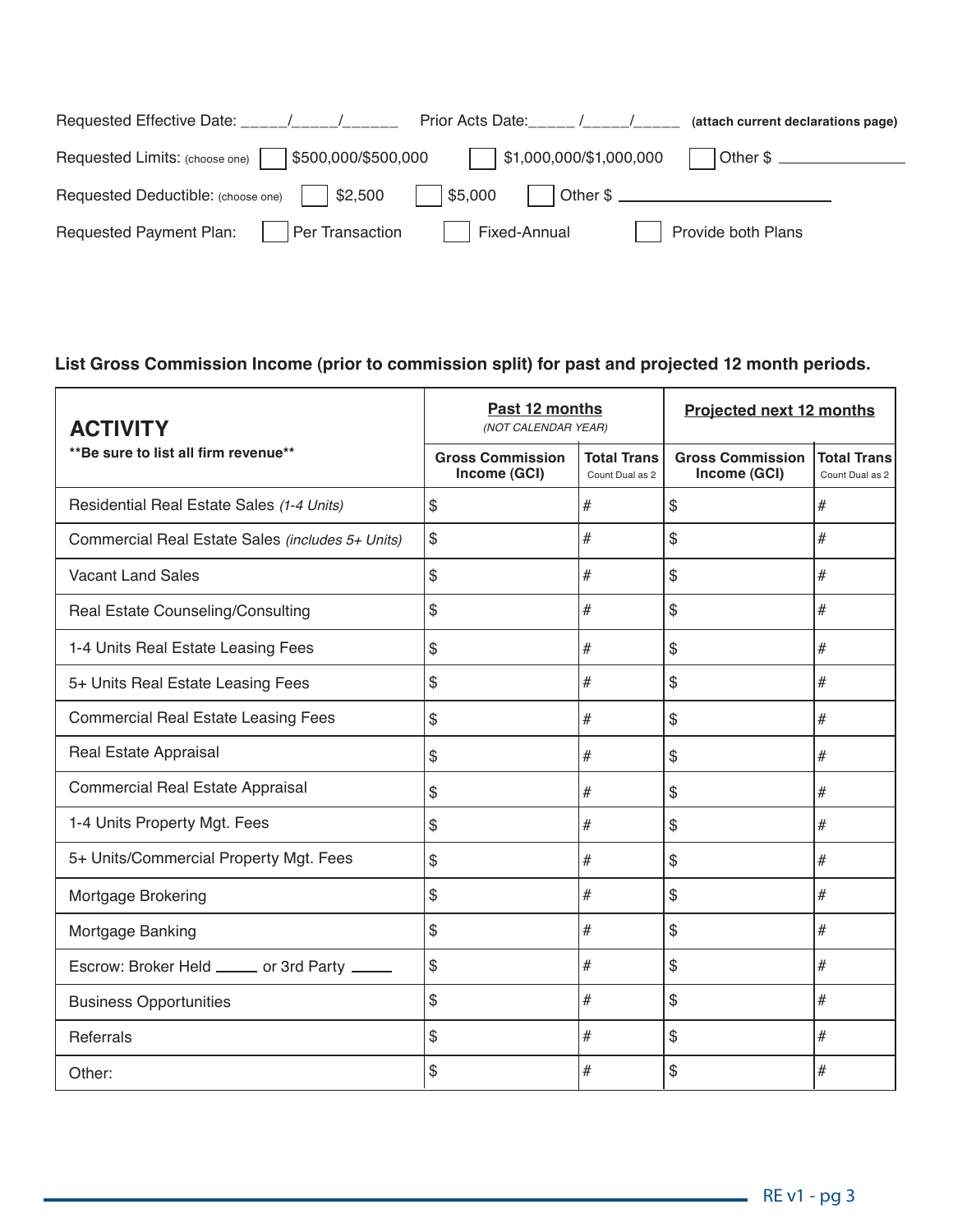## **Commercial Activity**

Yes No

Yes

Are you engaged in commercial real estate sales? **\*\*If YES complete this section. If NO, skip this section\*\***

Provide percentages of type of commercial transactions for the past 3 years below: **\*\*All columns must total 100%\*\*** 

| Column 1                                                                                      | <b>Column 2</b>                                                                                 | <b>Column 3</b>                                                                                                                |
|-----------------------------------------------------------------------------------------------|-------------------------------------------------------------------------------------------------|--------------------------------------------------------------------------------------------------------------------------------|
| Office Leasing<br>Habitational Leasing (5+Units)<br>Warehouse Leasing<br>Prop. Mgmt (5+Units) | <b>Office Sales</b><br><b>Warehouse Sales</b><br>Vacant Land<br>Habitational (5-29 units sales) | Habitational (30+ unit sales)<br>Research & Development<br>Industrial/Manufacturing<br><b>Entitlement Operations</b><br>Retail |
| _______ % Column 1                                                                            | <u>------------</u> % Column 2                                                                  | % Column 3<br><u>and the state of the state</u>                                                                                |
| List the 3 highest sale prices in the last 3 years and what type of commercial they were:     |                                                                                                 |                                                                                                                                |
|                                                                                               |                                                                                                 |                                                                                                                                |
|                                                                                               |                                                                                                 | How often do you represent: Buyer Only: _________% Seller Only: _________% Dual: ________% (Must equal 100%)                   |

 Do you have dedicated agents conducting your commercial transactions? Yes No

Does your office employ attorneys to assist with commercial contracts? Yes No

> Do you plan to do any commercial transaction in the next 12 months? No

> > If yes, what type

# 2) Terms and Signature

This insurance is written on a Claims-made basis; therefore, only claims which are first made against you during the policy period are covered, subject to policy provisions. "Claim" means a demand for money or services, or the filing of suit or institution of arbitration or mediation proceedings naming an Insured that may allege a negligent act, error, omission or personal injury resulting from the rendering of or failure to render professional services.

#### **THIS APPLICATION IS FOR QUOTATION PURPOSES ONLY AND DOES NOT BIND THE COMPANY TO ISSUE INSURANCE.**

I certify that I have read this application in full and that all information I have provided is true and complete to the best of my knowledge. I agree that any policy, if issued, may be subject to an adjustment in the premium due, the policy period requested, coverage limits or deductibles, or other terms as a result of facts requested here, or other underwriting factors. I further understand that any false statement, omission or misrepresentation that would otherwise alter the Company's evaluation of my insurability may result in a rescission of coverage. I further understand and agree that if any remittance by us or on our behalf, is not honored by my bank, coverage may be rescinded and there will be no coverage afforded under this application or any subsequent binder, policy or renewal.

This application and supporting documents, addenda or modifications shall constitute the entire application. The application warrants that all information contained therein is true and accurate and that he/she has the authority to provide the information and execute the application whether the signature is received via facsimile or original. This application is a critical part of any policy issued in the connection with it.

Any person who knowingly and with intent to defraud any insurance company or another person files an application for insurance or statement of claim containing any materially false information, or conceals for the purpose of misleading, information concerning any fact material thereto, commits a fraudulent insurance act, which is a crime and subjects the person to criminal (FL-felony in the third degree) and civil penalties. Not applicable in CO, HI, NE, OH, OK, OR, or VT, in DC, LA, ME, TN and VA, insurance benefits may also be denied)

| Name                   | Title |      |  |
|------------------------|-------|------|--|
|                        |       |      |  |
| Signature <sub>-</sub> |       | Date |  |

**THIS APPLICATION MUST BE SIGNED BY AN OWNER, OFFICER OR A PRINCIPAL OF THE FIRM**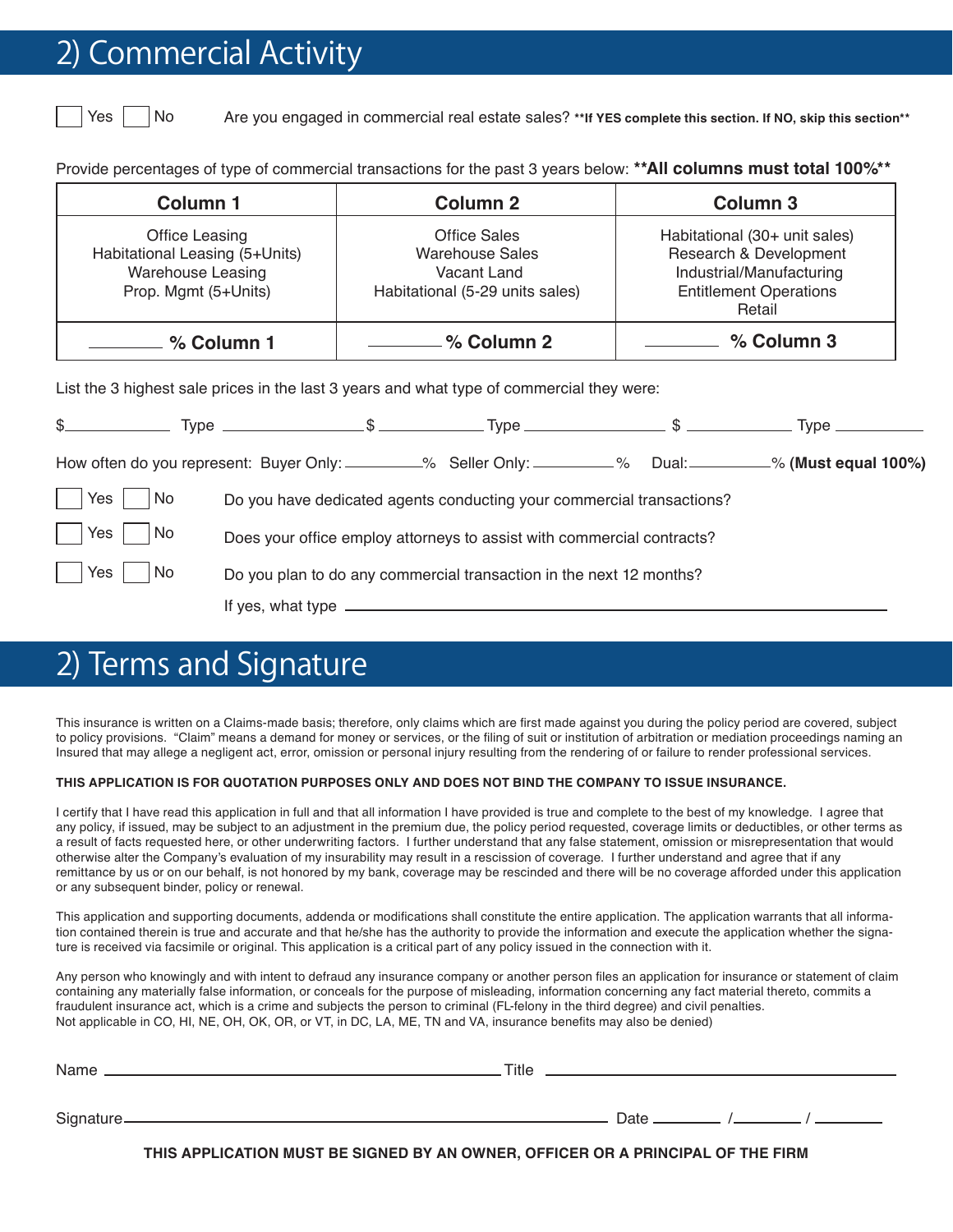# Supplement for **MORTGAGE BROKERING**

| Please provide a                           | <b>PAST 12 MONTHS</b>                                                                                   |                   |                                                                                  | <b>NEXT 12 MONTHS</b>                                                                                                         |  |
|--------------------------------------------|---------------------------------------------------------------------------------------------------------|-------------------|----------------------------------------------------------------------------------|-------------------------------------------------------------------------------------------------------------------------------|--|
| breakdown of the following:                | <b>Gross Commission Income</b>                                                                          | # of Transactions | <b>Gross Commission Income</b>                                                   | # of Transactions                                                                                                             |  |
| Mortgage Brokering                         | \$                                                                                                      |                   | \$                                                                               |                                                                                                                               |  |
| <b>Broker Held Escrow</b>                  | \$                                                                                                      |                   | \$                                                                               |                                                                                                                               |  |
| Value of Largest Mortgage \$               |                                                                                                         |                   | Average Loan Amount \$                                                           |                                                                                                                               |  |
| Names of top 3 lenders used:               |                                                                                                         |                   |                                                                                  | Percentage used:                                                                                                              |  |
|                                            |                                                                                                         |                   |                                                                                  |                                                                                                                               |  |
|                                            |                                                                                                         |                   |                                                                                  | <u> 1989 - Johann Barn, mars ann an t-Aonaich an t-Aonaich an t-Aonaich an t-Aonaich an t-Aonaich ann an t-Aonaich</u><br>- % |  |
|                                            |                                                                                                         |                   |                                                                                  |                                                                                                                               |  |
|                                            |                                                                                                         |                   |                                                                                  |                                                                                                                               |  |
|                                            | What Precentage of your total loans are: A Loans ________% B Loans _________%                           |                   |                                                                                  | C Loans _________%                                                                                                            |  |
|                                            | - % of loans have a Yield Spread Premium?                                                               |                   |                                                                                  |                                                                                                                               |  |
|                                            | 26 of loans are Jumbo Loans?                                                                            |                   |                                                                                  |                                                                                                                               |  |
|                                            | - % of loans are Combo Loans?                                                                           |                   |                                                                                  |                                                                                                                               |  |
|                                            | 6 of gross revenues involves mortgages placed through Governmental Agencies and Savings & Loans?        |                   |                                                                                  |                                                                                                                               |  |
|                                            | <sup>%</sup> of loans fund new construction?                                                            |                   |                                                                                  |                                                                                                                               |  |
| Yes   No                                   | Does the state in which you originate loans require you to be licensed? License #: ________________     |                   |                                                                                  |                                                                                                                               |  |
| $Yes$ No                                   | Do you perform any underwriting duties?                                                                 |                   |                                                                                  |                                                                                                                               |  |
| No<br>Yes                                  | Do you solicit investor /use your own capital in loans you broker?                                      |                   |                                                                                  |                                                                                                                               |  |
| No<br>Yes                                  | Do you hold loans longer than 30 days?                                                                  |                   |                                                                                  |                                                                                                                               |  |
| Yes   No                                   | Do you fund any: Loans via a warehouse line of credit or other means in your own name?                  |                   |                                                                                  |                                                                                                                               |  |
| $\Box$ Yes $\Box$ No                       | Loans without having advance written commitment from an investor?                                       |                   |                                                                                  |                                                                                                                               |  |
| Yes   No                                   | Reverse mortgages?                                                                                      |                   |                                                                                  |                                                                                                                               |  |
| Yes   No                                   | Do you provide loan-servicing duties?                                                                   |                   |                                                                                  |                                                                                                                               |  |
| Yes   No                                   | Have you ever had a correspondent relationship terminated by an investor?                               |                   |                                                                                  |                                                                                                                               |  |
| No<br>Yes [__                              | Does your company broker or fund any commercial loans?                                                  |                   |                                                                                  |                                                                                                                               |  |
|                                            | If you answered YES to any of these questions, please explain on a separate sheet of company letterhead |                   |                                                                                  |                                                                                                                               |  |
|                                            | Do you have a fidelity or employees dishonesty bond? $\Box$ YES                                         | <b>NO</b>         |                                                                                  |                                                                                                                               |  |
|                                            | Do you have written procedures for compliance with: Truth in Lending? $\Box$ YES                        |                   | $\blacksquare$ NO                                                                |                                                                                                                               |  |
| Equal Credit Opportunity Act? VES          | $\overline{\phantom{0}}$ NO                                                                             |                   | Real Estate Settlement Procedures Act?   YES                                     | NO.                                                                                                                           |  |
| Do you perform internal audits? $\Box$ YES | <b>NO</b>                                                                                               |                   | How often? ______________________ Date of last audit: __________________________ |                                                                                                                               |  |
|                                            | Are you audited by external sources? THES                                                               | <b>NO</b>         | How often? <u>_____________________</u> Date of last audit: ____________         |                                                                                                                               |  |